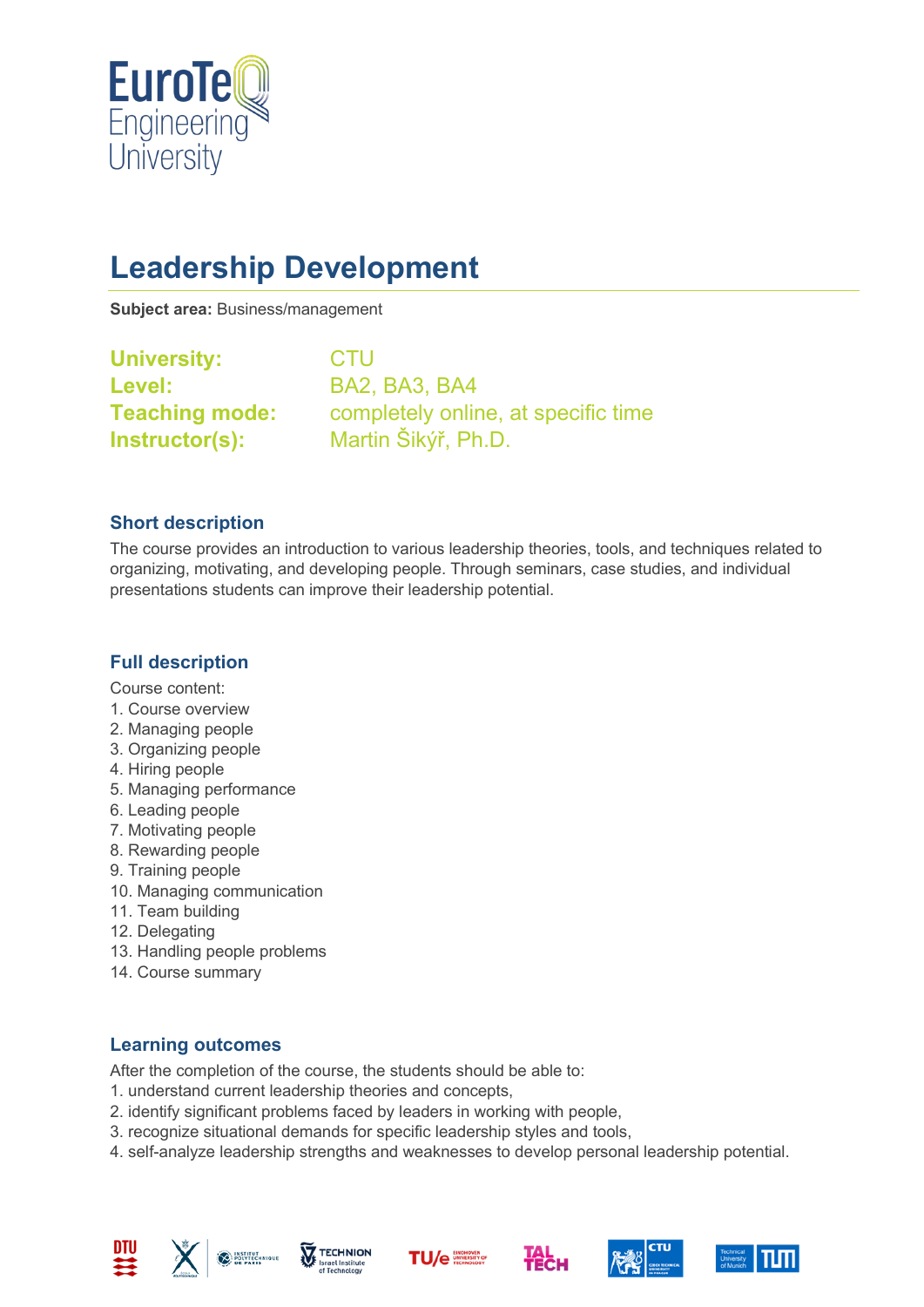

## **General information**

| <b>Contact hours per week:</b> | 2                                                                                                                                                                                                                                            |
|--------------------------------|----------------------------------------------------------------------------------------------------------------------------------------------------------------------------------------------------------------------------------------------|
| <b>Total workload:</b>         | 75 (in student hours for the whole course)                                                                                                                                                                                                   |
| <b>ECTS credits:</b>           | 3                                                                                                                                                                                                                                            |
| Language:                      | English                                                                                                                                                                                                                                      |
| <b>Course start date:</b>      | 19 September 2022                                                                                                                                                                                                                            |
| <b>Course end date:</b>        | 15 January 2023                                                                                                                                                                                                                              |
| Add. info about start date:    | Start course date refers to start of the semester at CTU. Schedules will be<br>available 1-2 weeks before semester starts. Lectures are taken place from<br>19.9.2022 until 15.1.2023. Examination period from 16.1.2023 until<br>19.2.2023. |
| Weekly teaching day/time:      |                                                                                                                                                                                                                                              |
| Time zone:                     | CET (Denmark, Germany, France, Netherlands, Switzerland, Czech<br>Republic)                                                                                                                                                                  |
| <b>Further information:</b>    |                                                                                                                                                                                                                                              |
| <b>Prerequisites:</b>          | none                                                                                                                                                                                                                                         |
| <b>Activities and methods:</b> | <b>Seminars</b>                                                                                                                                                                                                                              |
| <b>Presence on campus:</b>     |                                                                                                                                                                                                                                              |
| <b>Final examination</b>       |                                                                                                                                                                                                                                              |
| Form:                          | assignment                                                                                                                                                                                                                                   |
| Date:                          |                                                                                                                                                                                                                                              |
| <b>Location/format:</b>        |                                                                                                                                                                                                                                              |
| <b>Re-sit possibility:</b>     |                                                                                                                                                                                                                                              |
| <b>Transcript available:</b>   | end of semester                                                                                                                                                                                                                              |
| Add. info/requirements:        | Course requirements: Students will prepare an individual PowerPoint<br>presentation on a topic related to the development of people management<br>and leadership skills, for example:                                                        |
|                                | 1. how to be a better leader,                                                                                                                                                                                                                |
|                                | 2. how to attract and retain talented people,                                                                                                                                                                                                |
|                                | 3. how to perform a selection interview,                                                                                                                                                                                                     |
|                                | 4. how to manage a new employee orientation,                                                                                                                                                                                                 |
|                                | 5. how to manage performance,                                                                                                                                                                                                                |











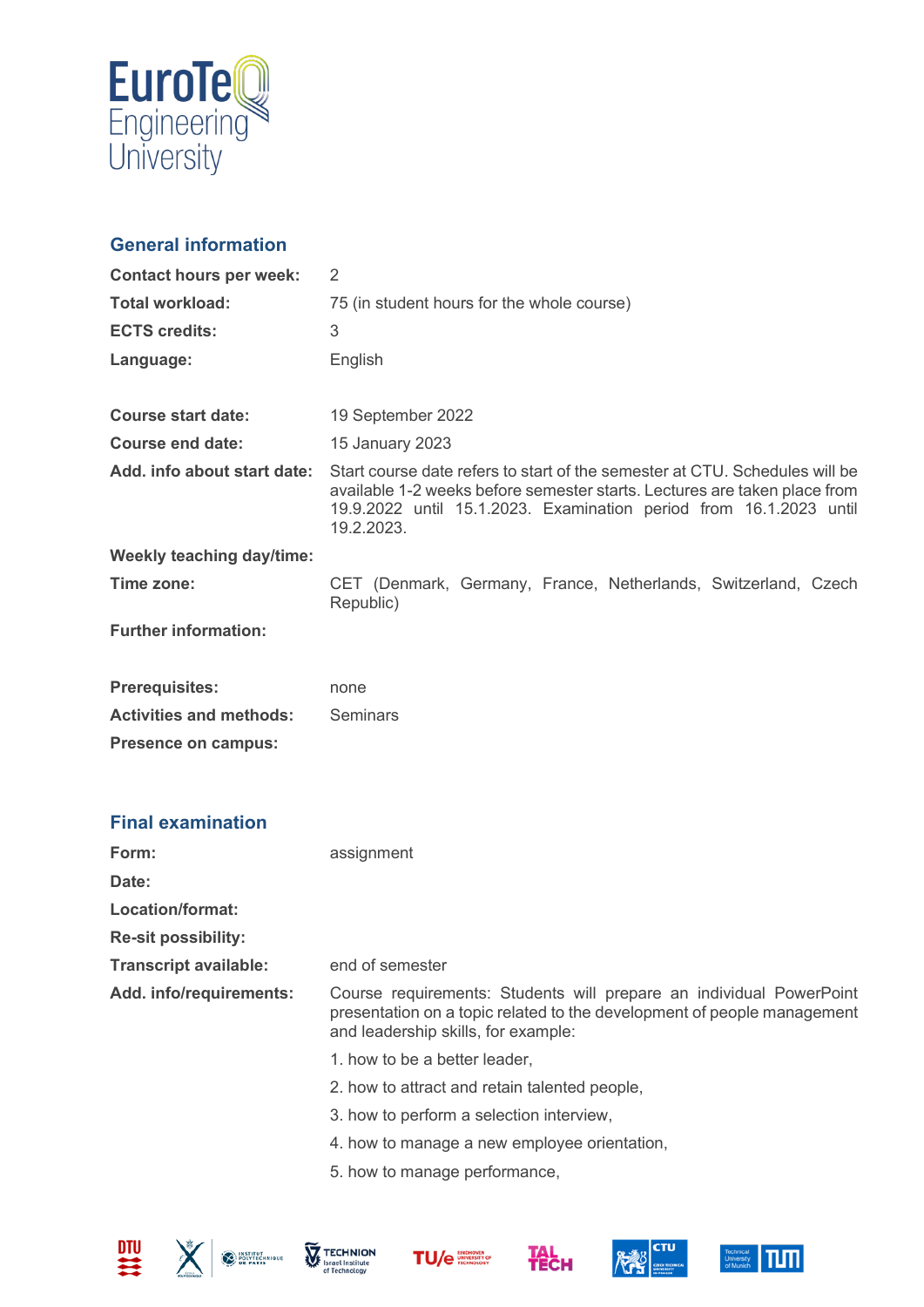

- 6. how to delegate tasks and duties,
- 7. how to perform an appraisal interview,
- 8. how to provide feedback,
- 9. how to reward people,
- 10. how to motivate people,
- 11. how to help people to learn and develop,
- 12. how to build an effective team,
- 13. how to deal with conflicts,
- 14. how to manage poor performance,
- 15. how to handle negative behavior,
- 16. how to deal with (poor) timekeeping,
- 17. how to manage stress,
- 18. how to achieve work-life balance.

Students can choose any topic they like. They can think up their topic. The design of the presentation is up to them. They will present their presentation during seminars according to the agreed schedule.

Students will get feedback after their presentations. They can get 0-40 points according to the following criteria:

1. Topic and goal (selecting a topic following the assignment and defining a goal following the topic): 0-10

2. Methods and sources (defining the way of achieving the goal and sources used): 0-10

3. Results and value (concrete findings, practical applications, and implications, active discussion, questions for discussion, overall contribution to the participants): 0-10

4. Presentation and formalities (presentation skills, clear and understandable speech, no reading of slides or notes, interesting design and logical structure of the presentation, file name following the requirements): 0-10

The final grade is determined as a summary of points for the individual presentation (0–40 according to the following grading scale: Excellent (A): 36-40 Very good (B): 32–35 Good (C): 28-31 Satisfactory (D): 24–27 Sufficient (E): 20-23 Insufficient (F): 0–19

#### **Registration**

To register for this course, follow the registration requirements of your **home university** as specified here: [www.euroteq.eu/courses-registration.](http://www.euroteq.eu/courses-registration)